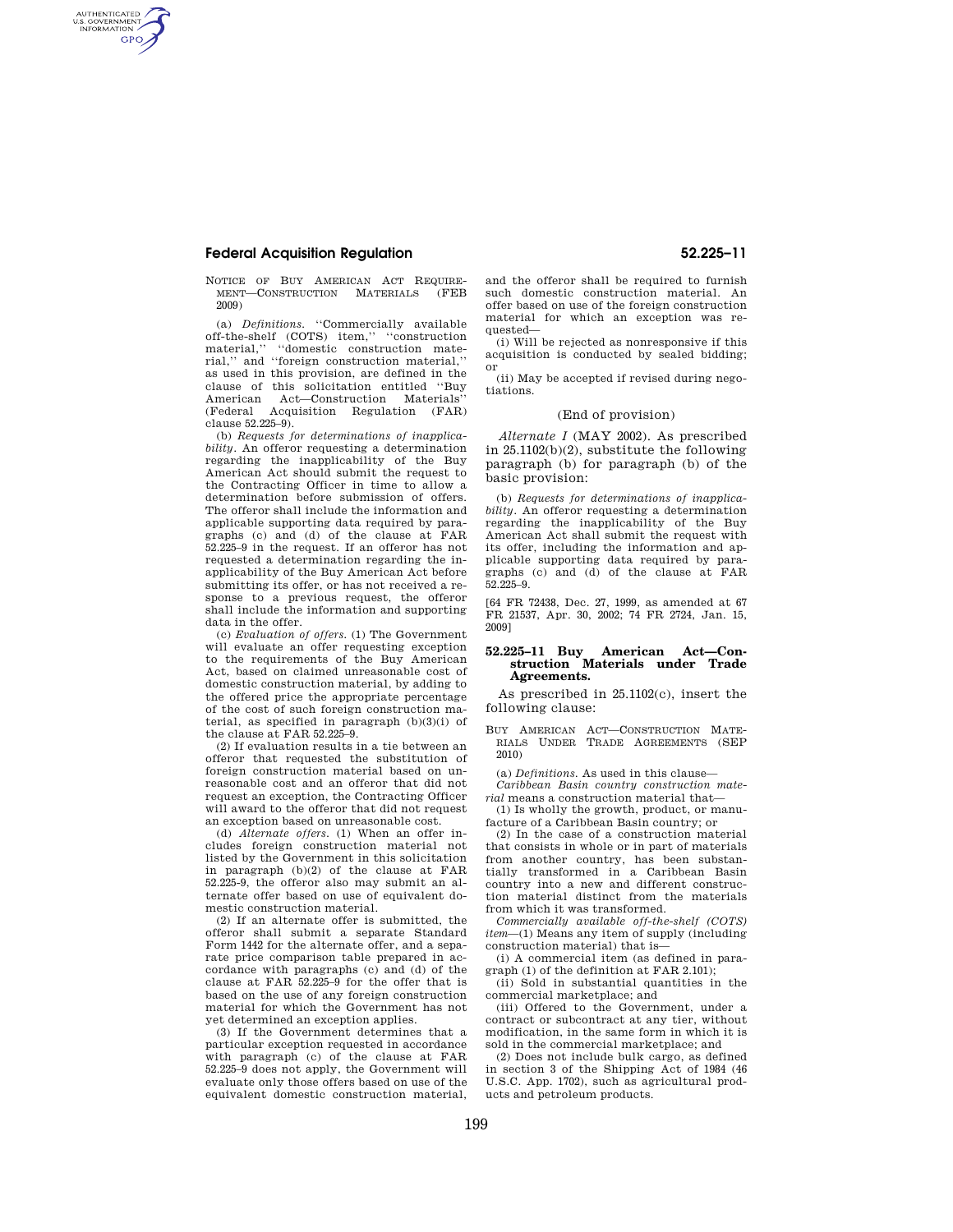*Component* means an article, material, or supply incorporated directly into a construction material.

*Construction material* means an article, material, or supply brought to the construction site by the Contractor or subcontractor for incorporation into the building or work. The term also includes an item brought to the site preassembled from articles, materials, or supplies. However, emergency life safety systems, such as emergency lighting, fire alarm, and audio evacuation systems, that are discrete systems incorporated into a public building or work and that are produced as complete systems, are evaluated as a single and distinct construction material regardless of when or how the individual parts or components of those systems are delivered to the construction site. Materials purchased directly by the Government are supplies, not construction material.

*Cost of components* means—

(1) For components purchased by the Contractor, the acquisition cost, including transportation costs to the place of incorporation into the construction material (whether or not such costs are paid to a domestic firm), and any applicable duty (whether or not a duty-free entry certificate is issued); or

(2) For components manufactured by the Contractor, all costs associated with the manufacture of the component, including transportation costs as described in paragraph (1) of this definition, plus allocable overhead costs, but excluding profit. Cost of components does not include any costs associated with the manufacture of the construction material.

*Designated country* means any of the following countries:

(1) A World Trade Organization Government Procurement Agreement country (Aruba, Austria, Belgium, Bulgaria, Canada, Cyprus, Czech Republic, Denmark, Estonia, Finland, France, Germany, Greece, Hong Kong, Hungary, Iceland, Ireland, Israel, Italy, Japan, Korea (Republic of), Latvia, Liechtenstein, Lithuania, Luxembourg, Malta, Netherlands, Norway, Poland, Portugal, Romania, Singapore, Slovak Republic, Slovenia, Spain, Sweden, Switzerland, Taiwan, or United Kingdom);

(2) A Free Trade Agreement country (Australia, Bahrain, Canada, Chile, Costa Rica, Dominican Republic, El Salvador, Guatemala, Honduras, Mexico, Morocco, Nicaragua, Oman, Peru, or Singapore);

(3) A least developed country (Afghanistan, Angola, Bangladesh, Benin, Bhutan, Burkina Faso, Burundi, Cambodia, Central African Republic, Chad, Comoros, Democratic Republic of Congo, Djibouti, East Timor, Equatorial Guinea, Eritrea, Ethiopia, Gambia, Guinea, Guinea-Bissau, Haiti, Kiribati, Laos, Lesotho, Liberia, Madagascar, Malawi, Maldives, Mali, Mauritania, Mozambique,

## **52.225–11 48 CFR Ch. 1 (10–1–10 Edition)**

Nepal, Niger, Rwanda, Samoa, Sao Tome and Principe, Senegal, Sierra Leone, Solomon Islands, Somalia, Tanzania, Togo, Tuvalu, Uganda, Vanuatu, Yemen, or Zambia); or

(4) A Caribbean Basin country (Antigua and Barbuda, Aruba, Bahamas, Barbados, Belize, British Virgin Islands, Dominica, Grenada, Guyana, Haiti, Jamaica, Montserrat, Netherlands Antilles, St. Kitts and Nevis, St. Lucia, St. Vincent and the Grenadines, or Trinidad and Tobago).

*Designated country construction material*  means a construction material that is a WTO GPA country construction material, an FTA country construction material, a least developed country construction material, or a Caribbean Basin country construction material.

*Domestic construction material means*—

(1) An unmanufactured construction material mined or produced in the United States;

(2) A construction material manufactured in the United States, if—

(i) The cost of its components mined, produced, or manufactured in the United States exceeds 50 percent of the cost of all its components. Components of foreign origin of the same class or kind for which nonavailability determinations have been made are treated as domestic; or

(ii) The construction material is a COTS item.

*Foreign construction material* means a construction material other than a domestic construction material.

*Free Trade Agreement country construction material* means a construction material that—

(1) Is wholly the growth, product, or manufacture of a Free Trade Agreement (FTA) country; or

(2) In the case of a construction material that consists in whole or in part of materials from another country, has been substantially transformed in a FTA country into a new and different construction material distinct from the materials from which it was transformed.

*Least developed country construction material*  means a construction material that—

(1) Is wholly the growth, product, or manufacture of a least developed country; or

(2) In the case of a construction material that consists in whole or in part of materials from another country, has been substantially transformed in a least developed country into a new and different construction material distinct from the materials from which it was transformed.

*United States* means the 50 States, the District of Columbia, and outlying areas.

*WTO GPA country construction material*  means a construction material that—

(1) Is wholly the growth, product, or manufacture of a WTO GPA country; or

(2) In the case of a construction material that consists in whole or in part of materials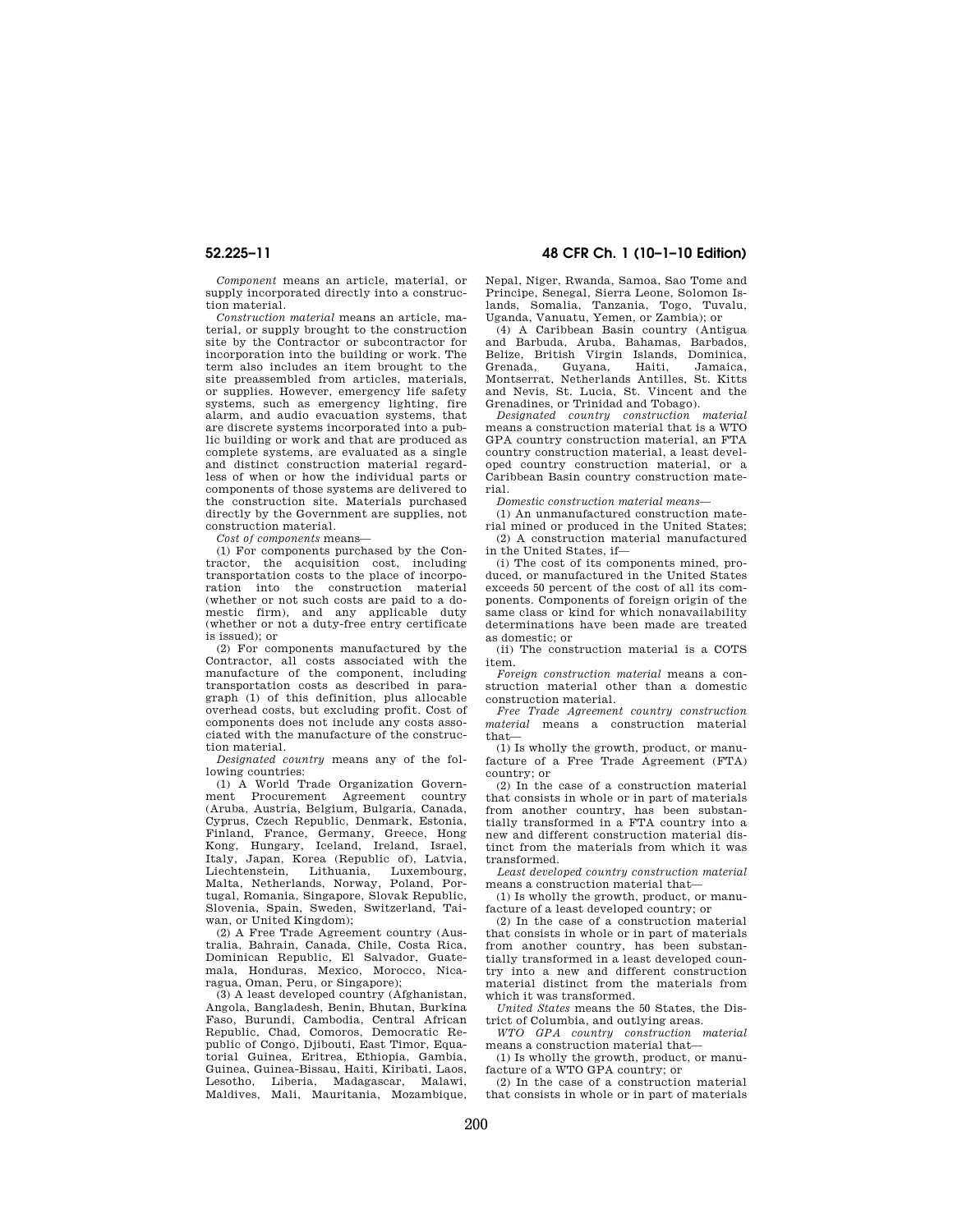## **Federal Acquisition Regulation 52.225–11**

from another country, has been substantially transformed in a WTO GPA country into a new and different construction material distinct from the materials from which it was transformed.

(b) *Construction materials.* (1) This clause implements the Buy American Act (41 U.S.C. 10a–10d) by providing a preference for domestic construction material. In accordance with 41 U.S.C. 431, the component test of the Buy American Act is waived for construction material that is a COTS item (See FAR 12.505(a)(2)). In addition, the Contracting Officer has determined that the WTO GPA and Free Trade Agreements (FTAs) apply to this acquisition. Therefore, the Buy American Act restrictions are waived for designated county construction materials.

(2) The Contractor shall use only domestic or designated country construction material in performing this contract, except as provided in paragraphs (b)(3) and (b)(4) of this clause.

(3) The requirement in paragraph (b)(2) of this clause does not apply to information technology that is a commercial item or to the construction materials or components listed by the Government as follows:

[*Contracting Officer to list applicable excepted materials or indicate ''none''*]

(4) The Contracting Officer may add other foreign construction material to the list in paragraph (b)(3) of this clause if the Government determines that—

(i) The cost of domestic construction material would be unreasonable. The cost of a particular domestic construction material subject to the restrictions of the Buy American Act is unreasonable when the cost of such material exceeds the cost of foreign material by more than 6 percent;

(ii) The application of the restriction of the Buy American Act to a particular construction material would be impracticable or inconsistent with the public interest; or

(iii) The construction material is not mined, produced, or manufactured in the United States in sufficient and reasonably available commercial quantities of a satisfactory quality.

(c) *Request for determination of inapplicability of the Buy American Act.* (1)(i) Any Contractor request to use foreign construction material in accordance with paragraph (b)(4) of this clause shall include adequate infor-

mation for Government evaluation of the request, including—

(A) A description of the foreign and domestic construction materials;

(B) Unit of measure;

(C) Quantity;

(D) Price;

(E) Time of delivery or availability;

(F) Location of the construction project; (G) Name and address of the proposed sup-

plier; and

(H) A detailed justification of the reason for use of foreign construction materials cited in accordance with paragraph (b)(3) of this clause.

(ii) A request based on unreasonable cost shall include a reasonable survey of the market and a completed price comparison table in the format in paragraph (d) of this clause.

(iii) The price of construction material shall include all delivery costs to the construction site and any applicable duty (whether or not a duty-free certificate may be issued).

(iv) Any Contractor request for a determination submitted after contract award shall explain why the Contractor could not reasonably foresee the need for such determination and could not have requested the determination before contract award. If the Contractor does not submit a satisfactory explanation, the Contracting Officer need not make a determination.

(2) If the Government determines after contract award that an exception to the Buy American Act applies and the Contracting Officer and the Contractor negotiate adequate consideration, the Contracting Officer will modify the contract to allow use of the foreign construction material. However, when the basis for the exception is the unreasonable price of a domestic construction material, adequate consideration is not less than the differential established in paragraph (b)(4)(i) of this clause.

(3) Unless the Government determines that an exception to the Buy American Act applies, use of foreign construction material is noncompliant with the Buy American Act.

(d) *Data.* To permit evaluation of requests under paragraph (c) of this clause based on unreasonable cost, the Contractor shall include the following information and any applicable supporting data based on the survey of suppliers:

FOREIGN AND DOMESTIC CONSTRUCTION MATERIALS PRICE COMPARISON

|         | Construction material description | Unit of measure | Quantity | Price (dollars) <sup>1</sup> |
|---------|-----------------------------------|-----------------|----------|------------------------------|
| Item 1: |                                   |                 |          |                              |
|         |                                   |                 |          |                              |
| Item 2: |                                   |                 |          |                              |
|         |                                   |                 |          |                              |